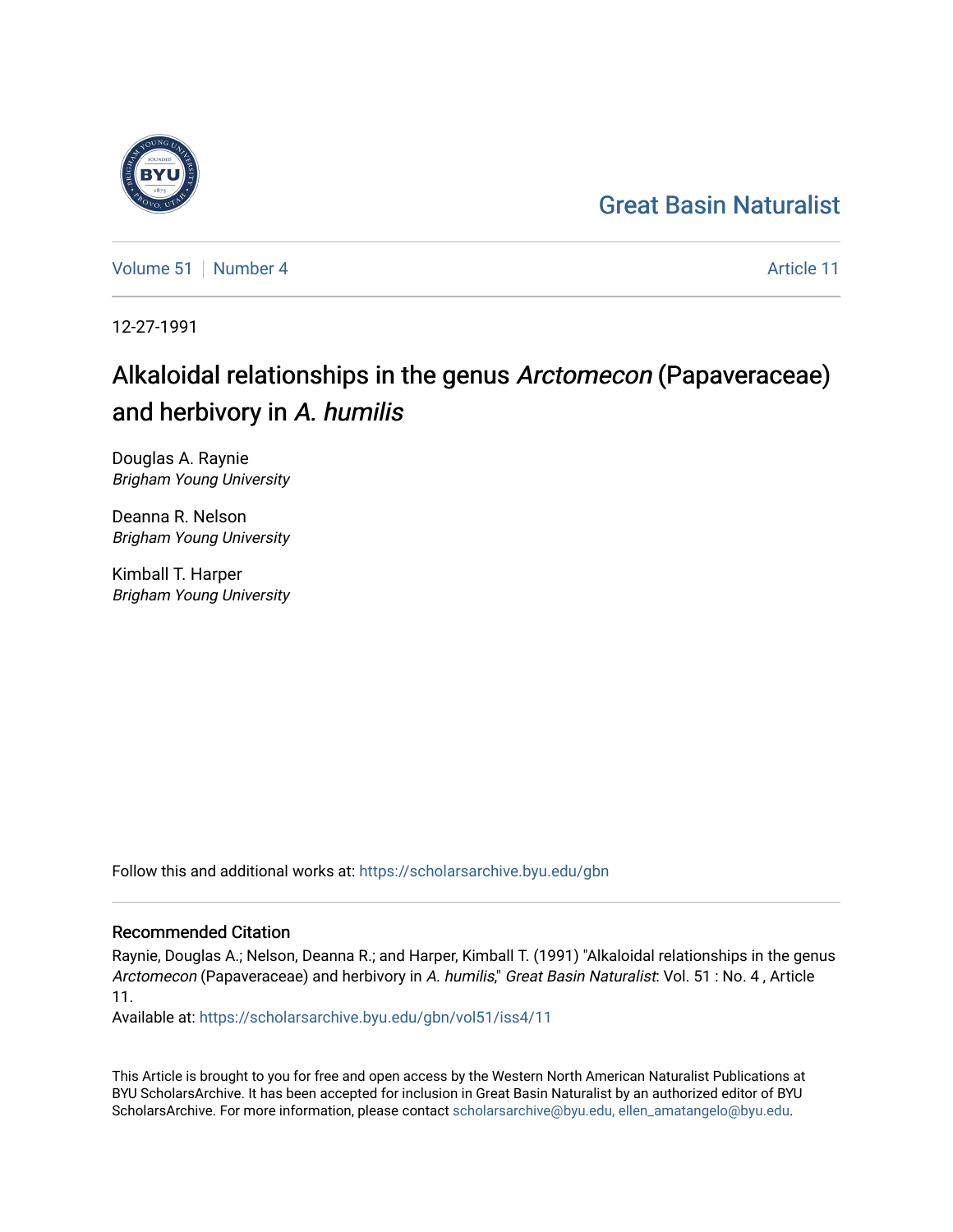#### Great Basin Naturalist 51(4), 1991, pp. 397-403

#### ALKALOIDAL RELATIONSHIPS IN THE GENUS ARCTOMECON (PAPAVERACEAE) AND HERBIVORY IN *A. HUMILIS*

Douglas E. Raynie<sup>1</sup>, Deanna R. Nelson<sup>2</sup>, and Kimball T. Harper<sup>2</sup>

ABSTRACT.-The previously reported alkaloids (including protopines, benzophenanthridines, tetrahydrobenzylisoqUinolines, and protoberberines) ofthe genus *Arctomecon* (Papaveraceae) are discussed in relation to their distribution in the plant kingdom, in the Papaveraceae, and among the three species of*Arctomecon.* The biological activity ofthese alkaloids is discussed, and possible implications for herbivore and plant-insect interactions in A. *humilis* are presented.

*Key words:* Arctomecon, *Papaveraceae, alkaloicls, herbivory.*

The Papaveraceae genus *Arctomecon* contains only three species, all rare endemics in the western United States. The geographic distribution of the bear or desert poppies, *Arctomecon* spp., is shown in Figure 1. The great bear poppy *(A. merriamii* Coville) is the most common of these species, extending from the Las Vegas area of southern Nevada to the Death Valley region of southeastern California. *A. californica* Torr. & Fremont, the yellow bear poppy, was once common in the vicinity of Las Vegas and the Lake Mead region of southern Nevada and northwestern Arizona, but numbers have rapidly declined due to habitat loss. The dwarf bearclaw poppy *(A. humilis* Coville) is disjunct from the other species, growing exclusively in Washington County, Utah. *A. humilis* has been declared an endangered species by the U. S. Fish and Wildlife Service under the Endangered Species Act of 1973 as amended, while both *A. merriamii* and *A. californica* are presently under consideration for such protection. Habitat requirements and ecological relations of *A. humilis* and *A. californica* have been studied by Meyer (1986, 1989) and Nelson (1989). Both are obligate gypsophiles. Unlike the other two species, *A. merriamii* is not restricted to gypsum-rich soils but often occurs on shallow soils derived from limestone.

We have reported elsewhere (Raynie et al. 1990) the alkaloid chemicals found in this genus. Sixteen different isoquinoline alka~ loids from four classes were found, and the structural details (for 14 of those alkaloids)



Fig. 1. Distribution of*Arctomecon* (Papaveraceae).

were determined. The structures of the alkaioids known for these species are shown in Figure 2. the alkaloids identified include the protopines allocryptopine, protopine, cryptopine, and 12-methoxyallocryptopine; the benzophenanthridines chelerythrine,

<sup>&</sup>lt;sup>1</sup>Department of Chemistry, Brigham Young University, Provo, Utah 84602. Present address: Procter & Camble Company, Corporate Research Division, Miami Valley Laboratories, Box 398707, Cincinnati, Ohio 45239-8707.

**<sup>2</sup>Department** ofBotany **and Range Science, Brigham Young University, Provo, Utah 84602.**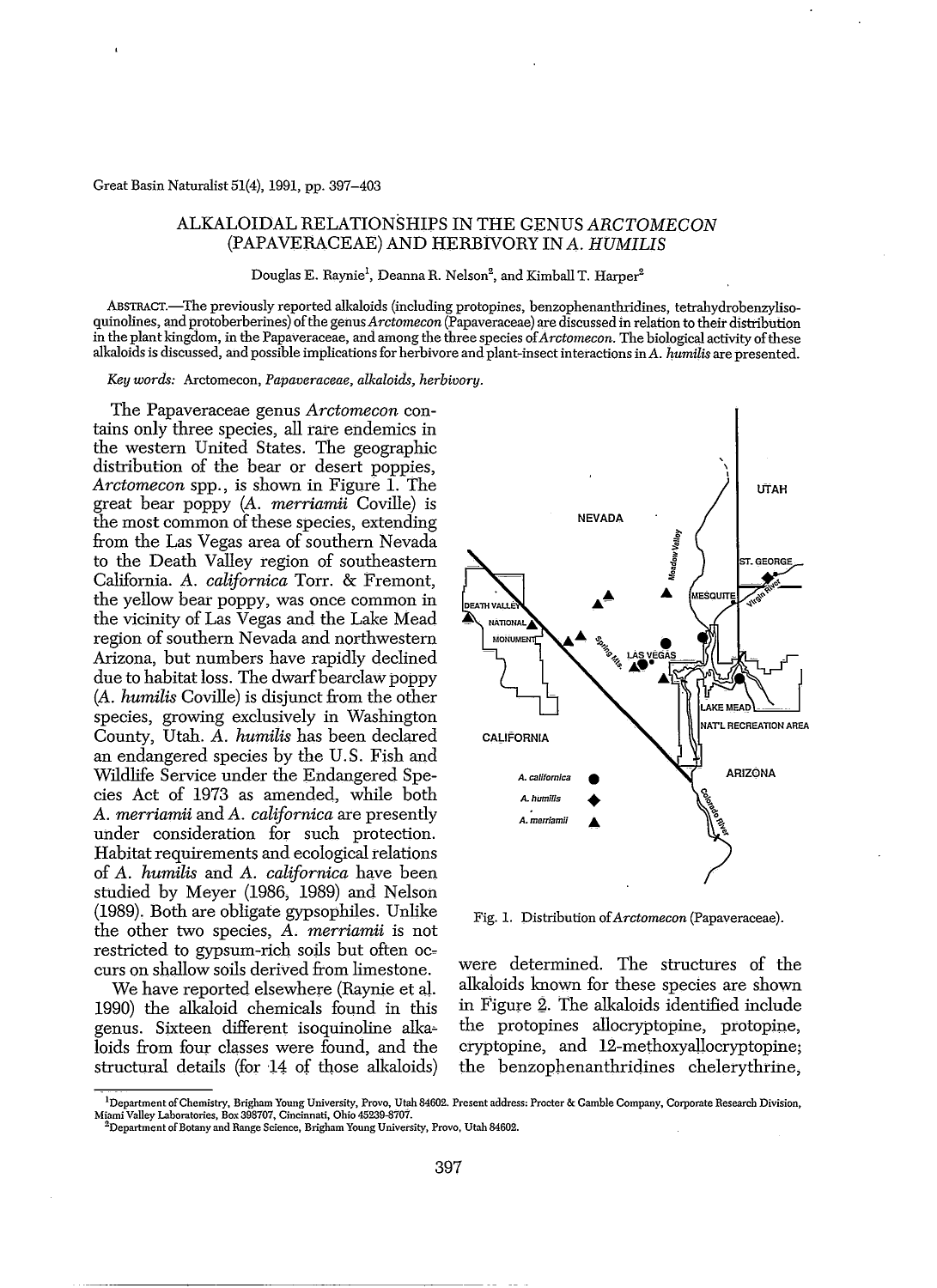**PROTOPINES** 



Allocryptopine:  $R_1 - R_2 = C H_2$ .  $R_3 = R_4 = C H_3$ .  $R_5 = H$ Protopine:  $R_1$ - $R_2$  and  $R_3$ - $R_4$  = CH<sub>2</sub>  $R_5$  = H  $C$ ryptopine:  $R_1 = R_2 = C H_3$   $R_3 - R_4 = C H_2$   $R_5 = H$ 12-Methoxyallocryptopine:  $R_1 - R_2 = C H_2$   $R_3 = R_4 =$  $CH<sub>3</sub>$   $R<sub>5</sub> = OCH<sub>3</sub>$ 

#### **BENZOPHENANTHRIDINES**



Chelerythrine:  $R_1 = R_2 = C H_3$   $R_3 - R_4 = C H_2$   $R_5 = H$ Sanguinarine:  $R_1 - R_2$  and  $R_3 - R_4 = C H_2$   $R_5 = H$ Sanguirubine:  $R_1 - R_2 = C H_2$   $R_3 = R_4 = C H_3$   $R_5 = C C H_3$ 



Dihydrochelerythrine Dihydrosanguinarine

Fig. 2. Structures of alkaloids found in *Arctomecon* (Papaveraceae).

sanguinarine, sanguirubine, dihydrochelery, thrine, and dihydrosanguinarine; the tetra, hydrobenzylisoquinolines armepavine, pseudolaudanine, and reticuline; and the protoberberines tetrahydropalmatine and Nmethyltetrahydropalmatine. One of these, 12-methoxyallocryptopine, was reported for the first time in our earlier study (Raynie et al. 1990). In this contribution, the alkaloids of *Arctomecon* are compared with the alkaloids of other genera of Papaveraceae. The possible

#### TETRAHYDROBENZYUSOQUINOUNES



 $Reticulture: R<sub>1</sub> = R<sub>4</sub> = OCH<sub>3</sub> R<sub>2</sub> = R<sub>3</sub> = OH$ Pseudolaudanine:  $R_1 = OH$   $R_2 = R_3 = R_4 = OCH_3$ . Armepavine:  $R_1 = R_2 = OCH_3$   $R_3 = H$   $R_4 = OH$ 

#### **PROTOBERBERINES**



Tetrahydropalmatine N-Methyltetrahydropalmatine

Fig. 2 continued.

values of these alkaloids to the species that produce them are also discussed.

#### DIStRIBUTION AND PHYSIOLOGICAL ACTIVITY OF ARCTOMECON ALKALOIDS

The presence ofalkaloids (i. e., the ability to synthesize or accumulate alkaloids) occurs in many lineages within the plant kingdom, especially among the dicotyledons. A brief summary of the distribution in the plant kingdom of the alkaloid types reported in *Arctomecon* and their known physiological activity follows.

Cordell (1981) reviewed the phylogenetic distribution and pharmacological activity of alkaloids. In addition to the Papaveraceae. the protopines are found in four plant families (Berberidaceae, Fumariaceae, Ranunculaceae, and Rutaceae) and are represented by about 20 compounds. The physiological effects of the protopines on mammals inelude active dilation of coronary vessels and local anesthetic effects (Preininger 1975). The benzophenanthridines are limited to the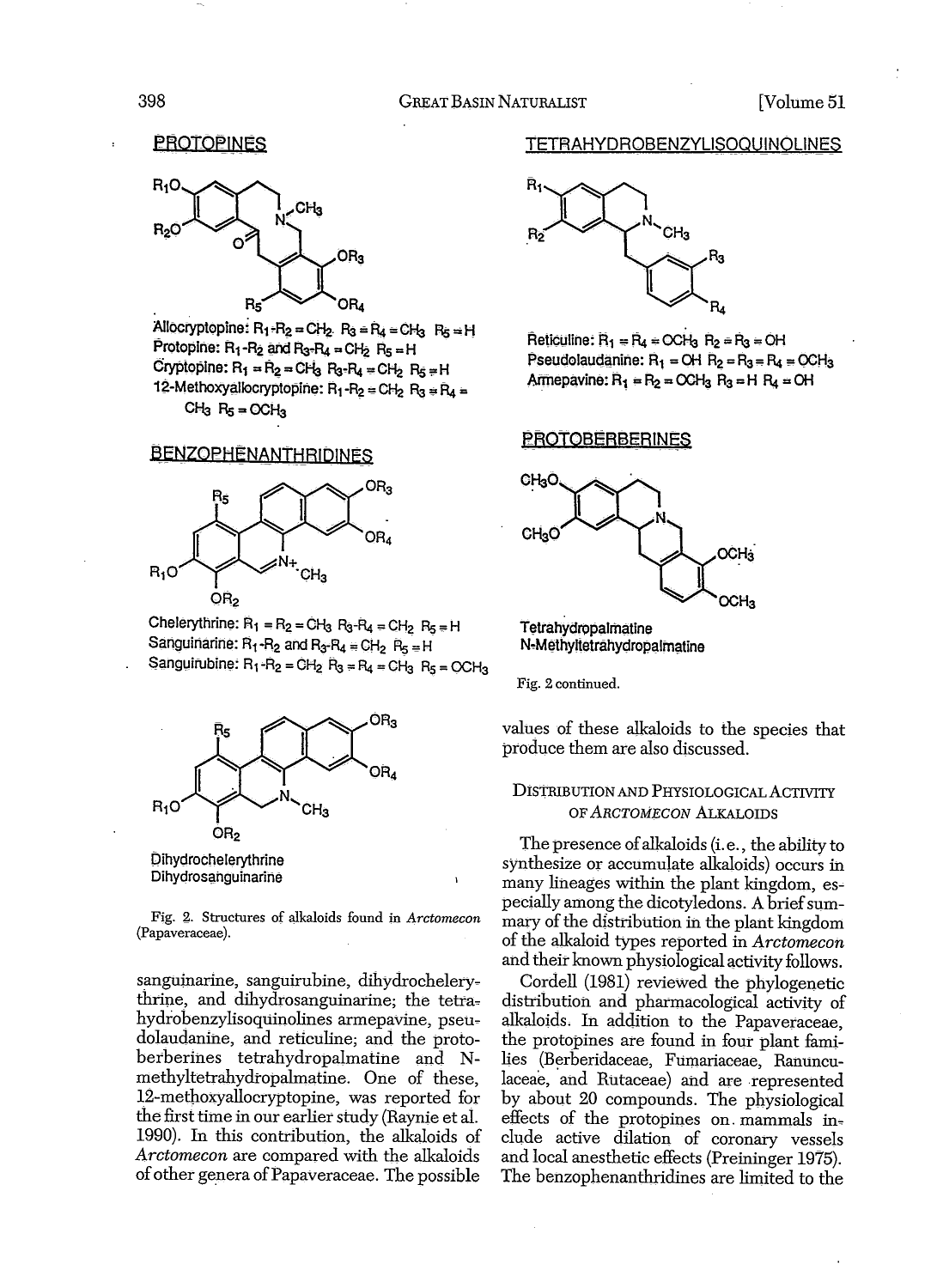

Fig. 3. Initial steps in biosynthetic scheme of Papaveraceae alkaloids from phenylalanine (after Preininger 1986).

Papaveraceae, Fumariaceae, and Rutaceae. Chelerythrine and sanguinarine, representative benzophenanthridines found in Arctome*con*, are reported to have cytotoxic, antifungal, antiprotozoal, antibacterial, and potential anticancer activity (Cordell 1981). The tetrahydrobenzylisoquinolines, especially reticuline, are best known as biosynthetic intermediates for many other alkaloids. The protoberberines are among the most widely distributed of the isoquinoline alkaloids, occurring in nine plant families, including Annonaceae, Berberidaceae, Fumariaceae, Lauraceae, Menispermaceae, Papaveraceae, and Rutaceae. Over 40 protoberberines are lmown. They display at least three types of biological activity; antimicrobial, stimulation of uterine contractions, and antileukemic and antineoplastic.

#### RELATIONSHIP OF ARCTOMECON ALKALOIDS IN THE PAPAVERACEAE

The Fumariaceae and Papaveraceae are closely related families in the order Papaverales. According to Cronquist (1981), the poppy family, Papaveraceae, contains 25 genera and about 200 species. This family is unusual in that all of its species are reported to contain alkaloids (Pelletier 1970). A major feature of both the Fumariaceae and the Papaveraceae is the presence of alkaloids derived from tetrahydroisoquinolines (Preininger 1986). Preininger (1986) has reviewed, by genus, the alkaloids of the Papaveraceae and demonstrated how the biodiversity of the poppy family is reflected in its chemical diversity. The isoquinoline alkaloids can be biosynthesized from the amino acid phenylalanine by the condensation of dopamine with 3,4~dih)'droxyphenylacetaldehyde followed by the Mannich condensation, yielding norlaudanosoline. From norlaudanosoline, intermediates such as reticuline and orientaline are formed in the biosynthesis of a variety of isoquinoline types (Preininger 1986). This biosynthetic scheme is shown in Figure 3.

According to Preininger's review (1986), protoberberines, benzophenanthridines, and protopines are the mostwidespread alkaloids in the Papaveraceae, present in almost all genera. Quaternary tetrahydroprotoberberines serve as intermediates in the biosynthetic processes that produce the foregoing alkaloids. Consequently these alkaloids were considered as a chemotaxonomically significant characteristic of the Papaveraceae. As discussed earlier, alkaloids from each of these classes, as well as tetrahydrobenzylisoquinoline alkaloids, occur in *Arctomecon.* Table 1 shows the distribution of the alkaloids found in *Arctomecon* among other Papaveraceae

 $\pm$   $\pm$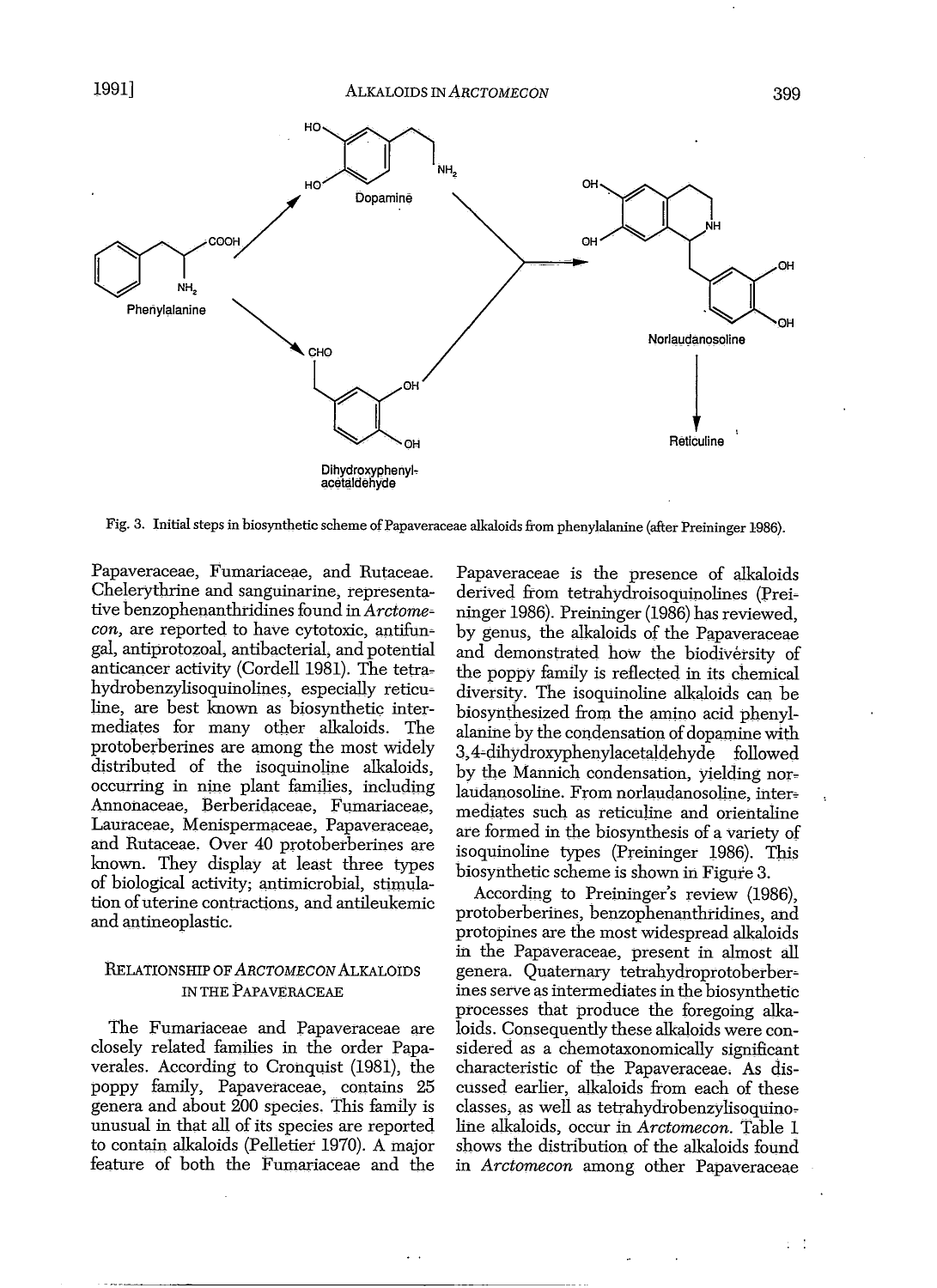TABLE 1. Distribution of alkaloids known to occur in *Arctomecon* among other genera of the Papaveraceae. The numbers at the head of each column represent *Arc*tomecon alkaloids, each of which is identified in the footnote.

| Genus         | Alkaloid     |     |                           |   |              |   |                           |   |   |    |    |          |  |  |
|---------------|--------------|-----|---------------------------|---|--------------|---|---------------------------|---|---|----|----|----------|--|--|
|               | $A^a$        |     |                           |   | в            |   |                           |   |   | C  | D  |          |  |  |
|               |              | 123 |                           |   | 45           | 6 | 78                        |   | 9 | 10 | 11 | 13<br>12 |  |  |
| Argemone      | x            | x   | $\mathbf{x}$              | x | $\mathbf{x}$ | x | x                         |   | x |    |    | x        |  |  |
| Bocconia      | x            | x   |                           | x | x            | x | x                         |   |   |    |    |          |  |  |
| Chelidonium   | x            | X   |                           |   | x x          | x | x                         |   |   |    |    |          |  |  |
| Dendromecon   | $\mathbf{x}$ | X   |                           |   |              | x | $\boldsymbol{\mathbf{x}}$ |   |   |    |    |          |  |  |
| Dicranostigma | x.           | x   |                           | x |              | x |                           |   |   |    |    |          |  |  |
| Eschscholtzia | x            |     | x x                       | x | x            | x |                           |   |   |    |    |          |  |  |
| Glaucium      | x            | x   | x                         | x | x            | х | x                         |   |   | x  |    | x        |  |  |
| Hunnemannia   | x            | x   |                           | x |              | x |                           |   |   |    |    |          |  |  |
| Hylomecon     | x            | x   |                           | x |              | x |                           |   |   |    |    |          |  |  |
| Macleaya      | x            | x   |                           | x |              | x |                           |   |   |    |    |          |  |  |
| Meconella     |              | x   |                           |   |              |   |                           |   |   |    |    |          |  |  |
| Meconopsis    | x            | x   | $\mathbf x$               |   |              | х |                           |   |   |    |    |          |  |  |
| Papaver       | x            | x   | $\boldsymbol{\mathbf{x}}$ | x |              | x | x                         |   | x | x  |    |          |  |  |
| Platystemon   |              | x   |                           | x |              | X |                           |   |   |    |    |          |  |  |
| Roemeria      |              | x   |                           |   |              |   |                           |   |   |    |    |          |  |  |
| Romneya       |              | x   |                           | x |              |   | x x                       |   |   | x  |    |          |  |  |
| Sanguinaria   | x            | X   |                           | x |              | x |                           | x |   |    |    |          |  |  |
| Stylomecon    | x            | x   | $\boldsymbol{\mathsf{x}}$ | x |              | x |                           |   |   |    |    |          |  |  |
| Stulophorum   | x            | x   | x                         | x |              | x |                           |   |   |    |    |          |  |  |
|               |              |     |                           |   |              |   |                           |   |   |    |    |          |  |  |

 $^3$ Key:  $A =$  protopines,  $B =$  benzophenanthridines,  $C =$  tetrahydrobenzylisoquino lines, D = protoberberines, 1 = allocryptopine, 2 = protopine, 3 =<br>cryptopine, 4 = chelerythrine, 5 = dihydrochelerythrine, 6 = sanguinarine, 7 **= dihydrosanguinarine. 8 = sanguirubine, 9 = arrnepavine. 10 = reticu-** $\lim_{n \to \infty} \frac{1}{n}$  = pseudolaudanine,  $12 = \text{tetrahydropalmatine}$ ,  $13 = \text{N-methylte-}$ trahydropalmatine. Compiled from Preininger (1986), Raffauf(1970), Stermitz (1989), Willaman and Li (1970), and Willaman and Schuhert (1961).

genera. The alkaloids of the Papaveraceae genera *Canbya* and *Eomecon* have yet to be studied; thus those genera are not included in Table 1. The alkaloids 12~methoxyallocryp~ topine, pseudolaudanine, and N-methyltetrahydropalmatine are found in the Papaveraceae only in *Arctomecon* at this time. The tetrahydrobenzylisoquinolines and the proto~ berberines of *Arctomecon* are shared only with *Argemone* and *Romneya* (tetrahydrobenzylisoquinolines only) among the genera endemic to western North America (Arge*mone, Dendromecon, Eschscholtzia,* Platys~ *temon,* and *Romneya*). The tetrahydrobenzylisoquinolines and the protoberberines are also shared with the genera *Glaucium* (European) and *Papaver* (tetrahydroben~ zylisoquinolines only), a genus widespread in the Northern Hemisphere. It is interesting to note that protopine is found in all and allocryptopine, chelerythrine, and sanguinarine in nearly all genera of Papaveraceae. According to Santavy (1970), sanguinarine~ type benzophenanthridines are the most

widely distributed alkaloids in the Papaveraceae. As indicated in Table **1,** *Meconella* and *Roemeria* are the only genera that do not contain at least one of the five benzophenanthridines reported in *Arctomecon. Dendromecon* and *Meconopsis* are the only genera in which sanguinarine is reported in the absence of chelerythrine; however, the results for *Dendromecon* are preliminary, and benzo~ phenanthridines other than those reported in Table 1 (i. e., sanguinarine and dihydrosanguinarine) may be present in trace amounts (F. R. Stermitz, unpublished data, 1989). **It** is not surprising that the dihydro- analogues of benzophenanthridines (i. e., dihydrochelerythrine and dihydrosanguinarine) are reported only in the presence of the parent compounds. Among the *Arctomecon* alkaloids, 12~methoxyallocryptopine, pseudolaudanine, and N-methyltetrahydropalmatine have not been reported elsewhere in the Papaveraceae. As stated earlier, 12~methoxyallocryptopine is a new alkaloid reported only in *Arctomecon.* **It** is interesting that 12 methoxyallocryptopine occurs in Significant quantities in all species of *Arctomecon* but is absent in all other Papaveraceae genera. Other protopines are widespread in the Papaveraceae. We previously speculated (Raynie et al. 1990) that a new biosynthetic pathway for 12-methoxyallocryptopine may be present in *Arctomecon,* evidenced by an accumulation of protopine-type alkaloids and a relatively low content of benzophenanthridines in *Arctomecon* relative to related genera. The absence of pseudolaudanine and N-methyltetrahydropalmatine in other Papaveraceae is not too surprising, since they are present in *Arctomecon* in minor amounts and in only one or two species. Due to the role of tetrahydrobenzylisoquinolines and tetrahydroprotoberberines as biosynthetic intermediates, it would not be unreasonable to expect the presence of pseudolaudanine and n-methyltetrahydropalmatine in other Papaveraceae genera in amounts too small to be detected.

#### ALKALOID DISTRIBUTION IN ARCTOMECON AND POSSIBLE IMPLICATIONS

. Absolute quantities of endogenous alkaloids are expected to vary with such factors as stage of plant development, tissue considered, and environmental factors, as well as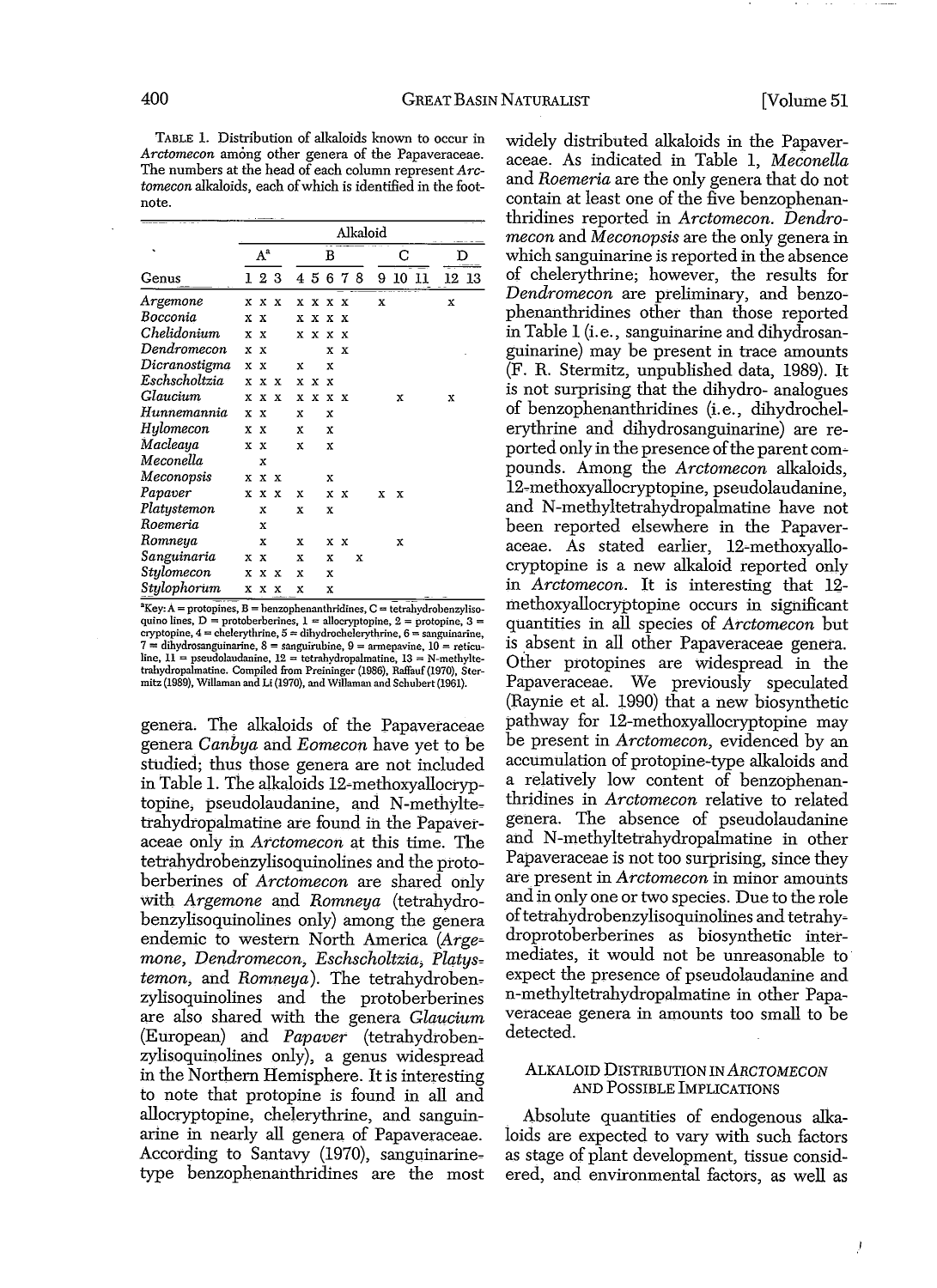TABLE 2. Tissue distribution ofalkaloids found in *Arctamecan.*

| Alkaloid                                                                                                                                                                                                                                                                                                                                                                                                    |                         |                | A. californica |   |  |   |                       |   | A. merriamii |   |  |                       |   |   |
|-------------------------------------------------------------------------------------------------------------------------------------------------------------------------------------------------------------------------------------------------------------------------------------------------------------------------------------------------------------------------------------------------------------|-------------------------|----------------|----------------|---|--|---|-----------------------|---|--------------|---|--|-----------------------|---|---|
| PROTOPINES                                                                                                                                                                                                                                                                                                                                                                                                  |                         |                |                |   |  |   |                       |   |              |   |  |                       |   |   |
| Protopine                                                                                                                                                                                                                                                                                                                                                                                                   | $\mathrm{C}^\mathrm{a}$ | R              | L              | O |  | С | R                     | L | о            | С |  | R                     |   | О |
| Allocryptopine                                                                                                                                                                                                                                                                                                                                                                                              | С                       | $\mathbf R$    | г              | O |  | C | $\mathbf R$           | L | O            |   |  | $\mathbf R$           | Ľ |   |
| 12-Methoxyallocryptopine                                                                                                                                                                                                                                                                                                                                                                                    | C                       |                |                |   |  |   | R                     |   |              | C |  | $\mathbb{R}$          |   |   |
| Cryptopine                                                                                                                                                                                                                                                                                                                                                                                                  |                         | $\mathbf{R}$   |                |   |  |   |                       |   |              |   |  |                       |   |   |
| BENZOPHENANTHRIDINES                                                                                                                                                                                                                                                                                                                                                                                        |                         |                |                |   |  |   |                       |   |              |   |  |                       |   |   |
| Unknown                                                                                                                                                                                                                                                                                                                                                                                                     |                         | $\, {\bf R}$   |                |   |  |   | $\mathbf R$           |   |              |   |  |                       |   |   |
| Sanguinarine                                                                                                                                                                                                                                                                                                                                                                                                |                         | $\mathbb{R}$   |                |   |  |   | R                     |   |              |   |  | $\mathbf R$           |   |   |
| Dihydrosanguinarine                                                                                                                                                                                                                                                                                                                                                                                         |                         | $\overline{R}$ |                |   |  |   | $\overline{\text{R}}$ |   |              |   |  | $\overline{\text{R}}$ |   |   |
| Chelerythrine                                                                                                                                                                                                                                                                                                                                                                                               |                         | R              |                |   |  |   |                       |   |              |   |  |                       |   |   |
| Dihydrochelerythrine                                                                                                                                                                                                                                                                                                                                                                                        |                         | $\mathbf R$    |                |   |  |   |                       |   |              |   |  |                       |   |   |
| Sanguirubine                                                                                                                                                                                                                                                                                                                                                                                                |                         | $\mathbf R$    |                |   |  |   |                       |   |              |   |  |                       |   |   |
| Unknown                                                                                                                                                                                                                                                                                                                                                                                                     |                         |                |                |   |  |   | Ŕ                     |   |              |   |  |                       |   |   |
| TETRAHYDROBENZYLISOQUINOLINES                                                                                                                                                                                                                                                                                                                                                                               |                         |                |                |   |  |   |                       |   |              |   |  |                       |   |   |
| Armepavine                                                                                                                                                                                                                                                                                                                                                                                                  | C                       |                |                |   |  |   |                       |   |              |   |  |                       |   |   |
| Reticuline                                                                                                                                                                                                                                                                                                                                                                                                  | C                       |                |                |   |  |   |                       |   |              |   |  |                       |   |   |
| Pseudolaudanine                                                                                                                                                                                                                                                                                                                                                                                             |                         |                |                |   |  |   |                       |   |              |   |  |                       |   | ∩ |
| PROTOBERBERINES                                                                                                                                                                                                                                                                                                                                                                                             |                         |                |                |   |  |   |                       |   |              |   |  |                       |   |   |
| N-methyltetrahydropalmatine                                                                                                                                                                                                                                                                                                                                                                                 |                         |                |                |   |  |   |                       |   |              |   |  |                       |   |   |
| Tetrahydropalmatine<br>$\overline{a}$ $\overline{a}$ $\overline{a}$ $\overline{a}$ $\overline{a}$ $\overline{a}$ $\overline{a}$ $\overline{a}$ $\overline{a}$ $\overline{a}$ $\overline{a}$ $\overline{a}$ $\overline{a}$ $\overline{a}$ $\overline{a}$ $\overline{a}$ $\overline{a}$ $\overline{a}$ $\overline{a}$ $\overline{a}$ $\overline{a}$ $\overline{a}$ $\overline{a}$ $\overline{a}$ $\overline{$ |                         |                | L              | O |  |   |                       |   |              |   |  |                       |   |   |

"Key: C = capsule, R = root, L = leaf, O = other (primarily stalk, also flowers and buds). Compiled from Raynie et al. (1990)

genetic differences. For this reason, absolute statements concerning the alkaloid content of *Arctomecon* must be made with the warning that these statements may be only partially correct, since our determination of the alkaloid content of*Arctomecon* is best construed as a "snapshot in time" rather than a truly definitive study. This warning was articulated by Robinson (1979):

This ontogenic variation should be a warning to anyone who searches for a role of alkaloids in ecological interactions, for it is the alkaloid content at the exact time and place of any presumed interaction that must be determined.... For the field ecologist it is important to recognize that one popu~ lation of a species may have a different alkaloid content than another population growing at a different location.

In an early study on the alkaloids of *A. californica,* Stermitz and Muralidharan  $(1967)$  reported that protopine and allocryptopine were present in approximately equal amounts, accounting for around 95% of the total alkaloid content. Muralidharan (1969) also reported that the total alkaloid content in *A. californica* was 0.4% and that, in addition to protopine and allocryptopine, at least three additional basic alkaloids and one quaternary alkaloid were present. However, these alkaloids were not identified. These results are similar to those we have reported (Raynie et al. 1990). In all species of *Arctomecon,*

divided by tissue type, allocryptopine and protopine combined to account for 60-100% of the total alkaloid content. With the excep: tion of*A. californica* capsule and root tissues, allocryptopine is present at much higher levels than protopine, and, in *A. merriamii*, root tissue is the only significant source of protopine.

A general rule of alkaloid distribution in plants is that they tend to accumulate in actively growing tissues and latex vessels and that alkaloid content increases rapidly at the time of cell enlargement and vacuolization and then declines slowly during senescence (Robinson 1979). The alkaloid distribution m *Arctomecon* is presented by tissue type in Table 2. Our results for *Arctomecon* showed that the highest concentration of alkaloids was in the capsule and the lowest was in the root, although for *A. californica* the amount of total alkaloids was more evenly distributed among tissues. Although the alkaloid content of the root material Was lower than in other tissues, root tissue was found to contain the greatest variety of different alkaloids, and the benzophenanthridine alkaloids were limited ex~ elusively to root tissue. Other generalizations from our limited sample include the facts that the allocryptopine/protopine ratio is greater in the leaf and stalk tissues than in capsule and root tissues and that *A. californica* and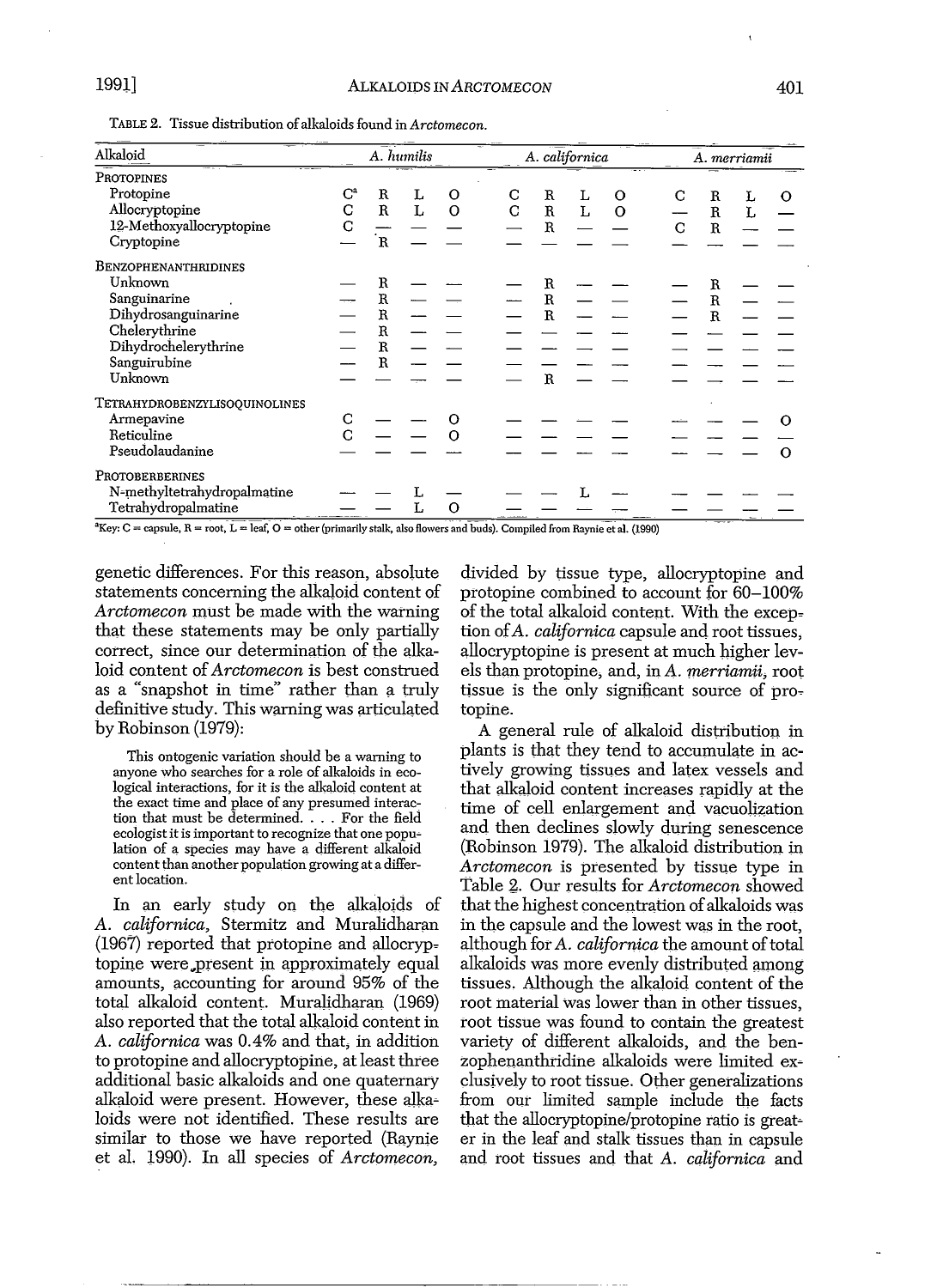A. *merriamii* are much simpler, in terms of alkaloid makeup, than A. *humilis.* The tetrahydrobenzylisoquinolines and tetrahydroprotoberberines, possible biosynthetic intermediates, were found scattered in trace amounts in all tissues except the root. However, conclusions cannot be drawn from this observation, since it is well known that the site of alkaloid accumulation is often not the site of synthesis.

Robinson (1979) has suggested that alkaloids in leaf and stem tissue render those tissues less palatable to herbivores. A population of over 400 individuals ofA. *humilis* has been inventoried at four~ to six-week intervals (and with greater frequency during the flowering season) from February 1987 to the present (Nelson 1989). Other A. *humilis* populations were observed less regularly during this same time period. At each observation period, we searched for evidences of herbivore predation in all individuals. Herbivory was found to be uncommon inA. *humilis* plants, and such herbivory as Was noted Was attributed to twosources: rabbits and insects. In the late summer and fall of 1987, considerable use by rabbits Was observed. Rabbit herbivory has been observed in only a few isolated incidents since that time. Typically, leaves were clipped near the base, and a pile of "harvested" leaves usually occurred near the plant. In all cases clipped leaves Were accompanied by rabbit feces located within 40-50 cm of the affected plant. Of the 84 plants exhibiting herbivory, 82% died. While overall mortality in the population was high (58%) during 1987, mortality among the rabbitdamaged plants was significantly greater than among ungrazed plants. Nevertheless, it is not possible to attribute a cause-and~effect relationship to such data. While it may seem apparent that herbivory was the cause of mortality, it is possible that decadence of the foliage rendered the tissue more palatable to rabbits..

Robinson (1979) also noted the. role of alkaloids, especially steroidal alkaloids, in plant-insect interactions. Insect damage to A. *humilis* Was minimal on the study plot throughout the three years of observation. The most commonly observed insect was a small mealybug tentatively identified as *Spilococcus atriplicis* at the California Department of Food and Agriculture (Riley Nelson, . personal communication, 1990). The organism itself is very minute and rudimentary, unable to fly or walk. Its infestation is marked by a cottony mass that shelters a few of the insects at the base of individual leaves. The infection sites are buried well into the thatch of. leaves. The first infestations of this type were noted in April 1989. Twenty' plants, in two subpopulations, harbored the insect. In July only 14 plants displayed the cottony masses. Only 8 plants harbored the insects in October. The number of infected plants increased to 13 in December 1989. Effects ofthe insect on A. *humilis* plants appear to be variable, but in most cases an increase in the amount of decadent leaf tissue was observed. *Spilococcus* spp. are sucking insects known to feed on plant juices. Affected leaves gradually turn brown and abscise. Of the 20 plants infected in April 1989, 3 had died by December; each of these individuals had exhibited less than 30% decadent tissue at the first sign of infestation. Only 4 of the 20 infected plants exhibited greater than 50% decadent tissue in April, but 12 had greater than 50% dead tissue by December. The condition of three plants seemed to improve after infestation. Infestations moved from plant to plant through time; only 7 of the 20 plants infected in April still showed signs of infestation in December.

McKenzie (1967) notes that the Southern California mealybug *(S. atriplicis)* infects *Baccharis* spp., *Eriogonum injlatum; Pleuchea sericea, Haplopappus* spp., and *Eriogonum* spp. in California and *Atriplex canescens* in New Mexico. To our knowledge, none of these hosts are reported to contain significant amounts of alkaloids. However, *Spilococcus* is morphologically similar to the mealybug genera *Phenacoccus* and *Pseudococcus. Phenacoccus eschscholtziae* and Pseudococ~ cus obscurus are both known to infect the California poppy *(Eschscholtzia californica).*

Mealybugs are known to have a host of symbiotic relationships with various ants (McKenzie 1967). Seed-offering experiments (D. R. Nelson and K. T. Harper, unpublished data, 1989) have shown that ants appear to be the principal biological dispersal agent of A. *humilis* seeds. Thus ants are regularly associated with A. *humilis* plants, and ants have been reported to sometimes move mealybugs from one host plant to another (McKenzie 1967). It is thus possible that ants spread the